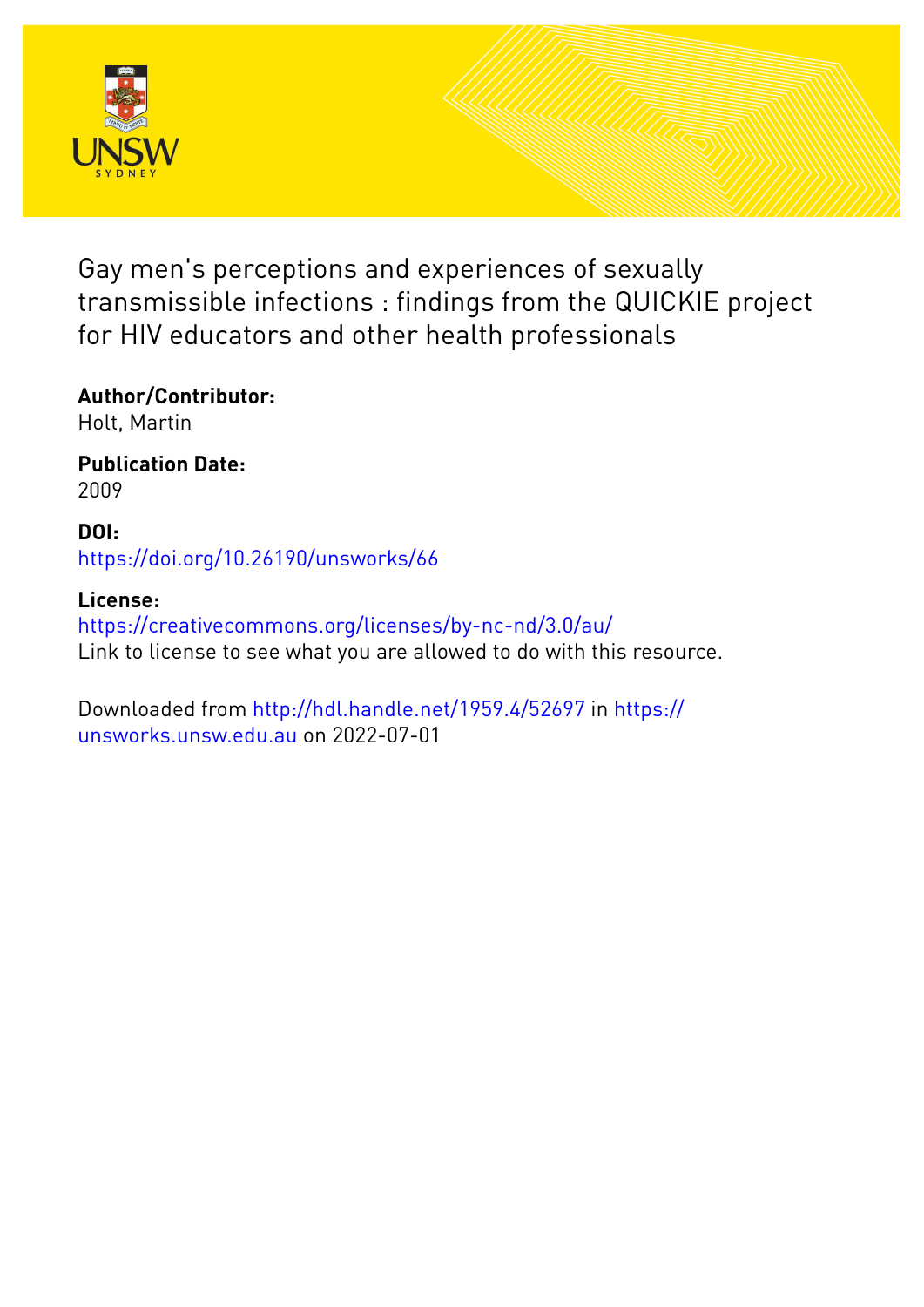# Gay men's perceptions and experiences of sexually transmissible infections Findings from the QUICKIE project for HIV educators and other health professionals

### Background

Sexually active gay men in Sydney were interviewed about their knowledge of sexually transmissible infections (STIs) other than HIV, their experiences of being tested for or diagnosed with STIs and their reactions to sexual health education campaigns.

0000000

### Perceptions of STIs

In line with previous research, QUICKIE participants tended to perceive STIs as unpleasant consequences of sex that were difficult to avoid if you were sexually active. STIs were seen as considerably less important than HIV in gay men's perceptions of health risks. Although seen as unpleasant, STIs were generally regarded as acceptable risks of sex because they were known to be curable or treatable:

'I'm not greatly concerned [about STIs] because [they're] treatable. It's not a life sentence.'

(*Jeffrey, 53, HIV-negative*)

'I guess I'm sort of resolved that it's just part of the way of life. I mean it's not desirable but you have to manage it. That's the way I look at it.'

*Baden, 44, HIV-negative*)

A few men suggested that chronic viral infections like genital herpes were of more concern than bacterial STIs. Genital herpes was also a condition about which men appeared to have patchy or inaccurate knowledge:

'Herpes I would be very depressed about because it seems to be more problematic … I'd be scared it would reoccur.'

(*Damien, 39, HIV-negative*)

'I picked up herpes on the chest and I'm convinced that is from lying on a bench in the sauna.'

### (*Jack, 58, HIV-positive*)

'It's not something I even think about [discussing herpes diagnosis with partners]. I kind of make the assumption that unless I've got an outbreak I'm not contagious. I think that's valid isn't it?' (*Ray, 48, HIV-positive*)

### Experiences of diagnosis

Although men were generally not concerned about STIs on a day-to-day basis, those who had been diagnosed with an STI often reported feeling embarrassed and ashamed and saw their diagnosis as marking them as 'dirty':

'It just made me feel a little bit dirty, a little ashamed and embarrassed even, which I think is common. I think a lot of people feel [like that].'

(*Carl, 36, HIV-negative*)

'Well, I had chlamydia in early 2006 and I felt a little bit dirty and ashamed.' (*Adonis, 26, HIV-negative*)

A diagnosis of syphilis was seen as particularly concerning by some men:

'I just went for my annual screen and it kind of alarmed me that I had had [syphilis] for all that time … It just concerned me that it could be lingering in my body and that I could be a lot sicker and having sex with someone and passing it on without realising it.'

(*Baxter, 47, HIV-positive*)

Some men changed their sexual practices as a result of being diagnosed with an STI: